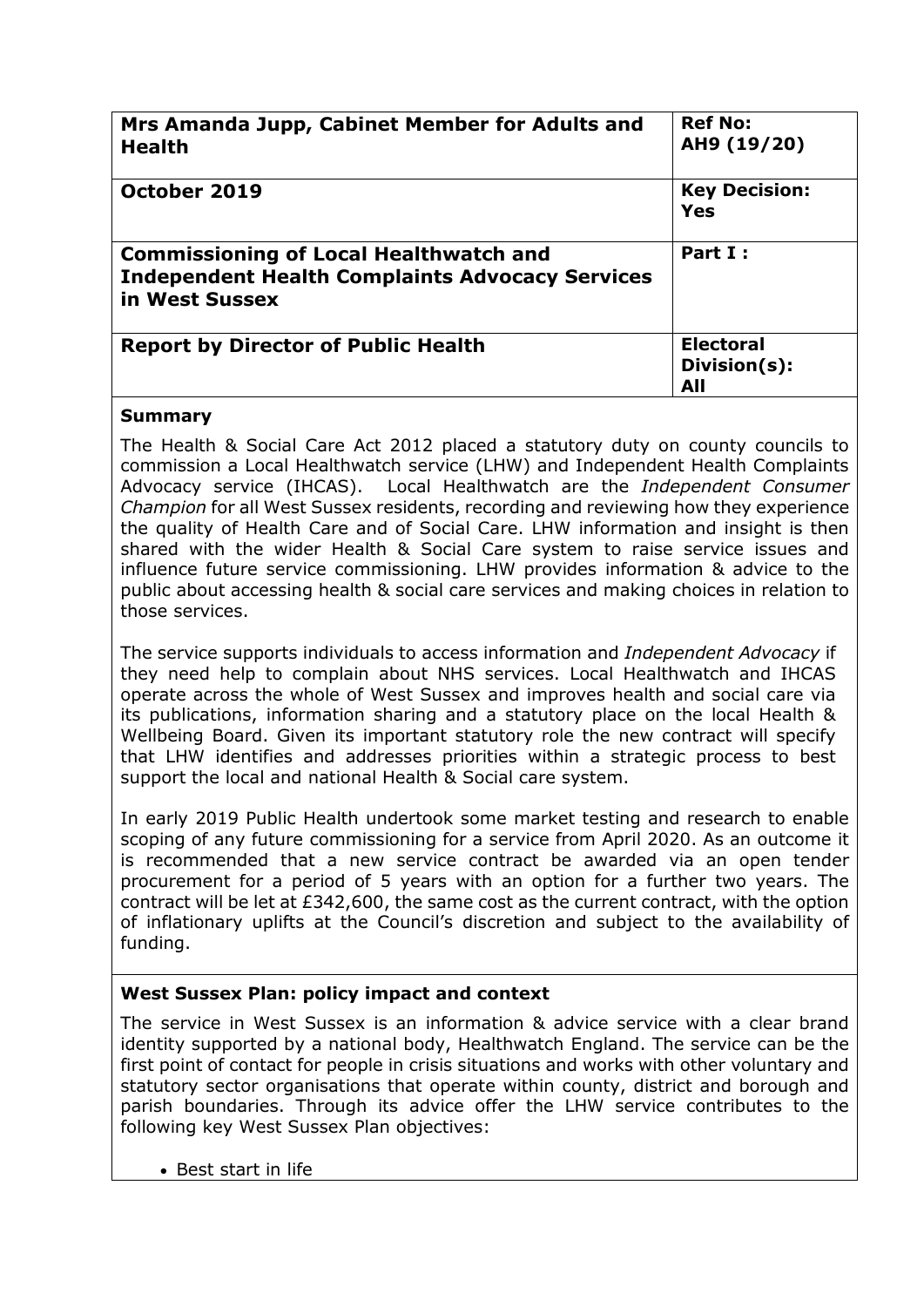- A strong, safe and sustainable place
- Independence for later life
- A council that works for the community

The current service in West Sussex is delivered by a significant number of volunteers (33 in 2018/19) with volunteering opportunities across the county. The service in West Sussex also supports better partnership working between the voluntary and the statutory sectors including the County Council, for example in promoting place-based local service reviews and the development of future volunteering opportunities.

### **Financial impact**

The contract will be for 5 years with the option to extend for up to a further 2 years in order to provide an incentive to potential bidders and ensure market interest by providing financial stability, as per the previous contract period from 2012. Longterm funding is also an incentive to progress with and show evidence of service development to meet the changing needs and demographics of West Sussex. Funding is allocated from the Department of Health Local Reform & Community Voices (LRCV) grant which is currently £342,600 P.A. In the event the LCRV grant ceased during the contract period WSCC would need to find alternative funding or activate the break clause within the contract.

### **Recommendations**

The Cabinet Member is asked to:

- 1) Approve the commencement of a procurement process for a Local Healthwatch service and Independent Health Complaints Advocacy service via an open tender process, from 1 April 2020 for a contract of up to 7 years duration at £342,600 per annum with a maximum total contract value of £2.549m.
- 2) Delegate authority to the Director of Public Health to award the contract to the bidder who submits the most economically advantageous tender which will include quality, price and performance elements for assessment.

### **1. Background and context**

- 1.1 Local Healthwatch are the *Independent Consumer Champion* for all West Sussex residents recording and reviewing how they experience the quality of Health Care and of Social Care. The Health & Social Care Act 2012 placed a statutory duty on county councils to commission a Local Healthwatch service (LHW) and Independent Health Complaints Advocacy service (IHCAS).
- 1.2 The service provides information and advice to the public about accessing health & social care services and choices in relation to those services. In addition, the service supports individuals to access information and *Independent Advocacy* if they need help to complain about NHS services.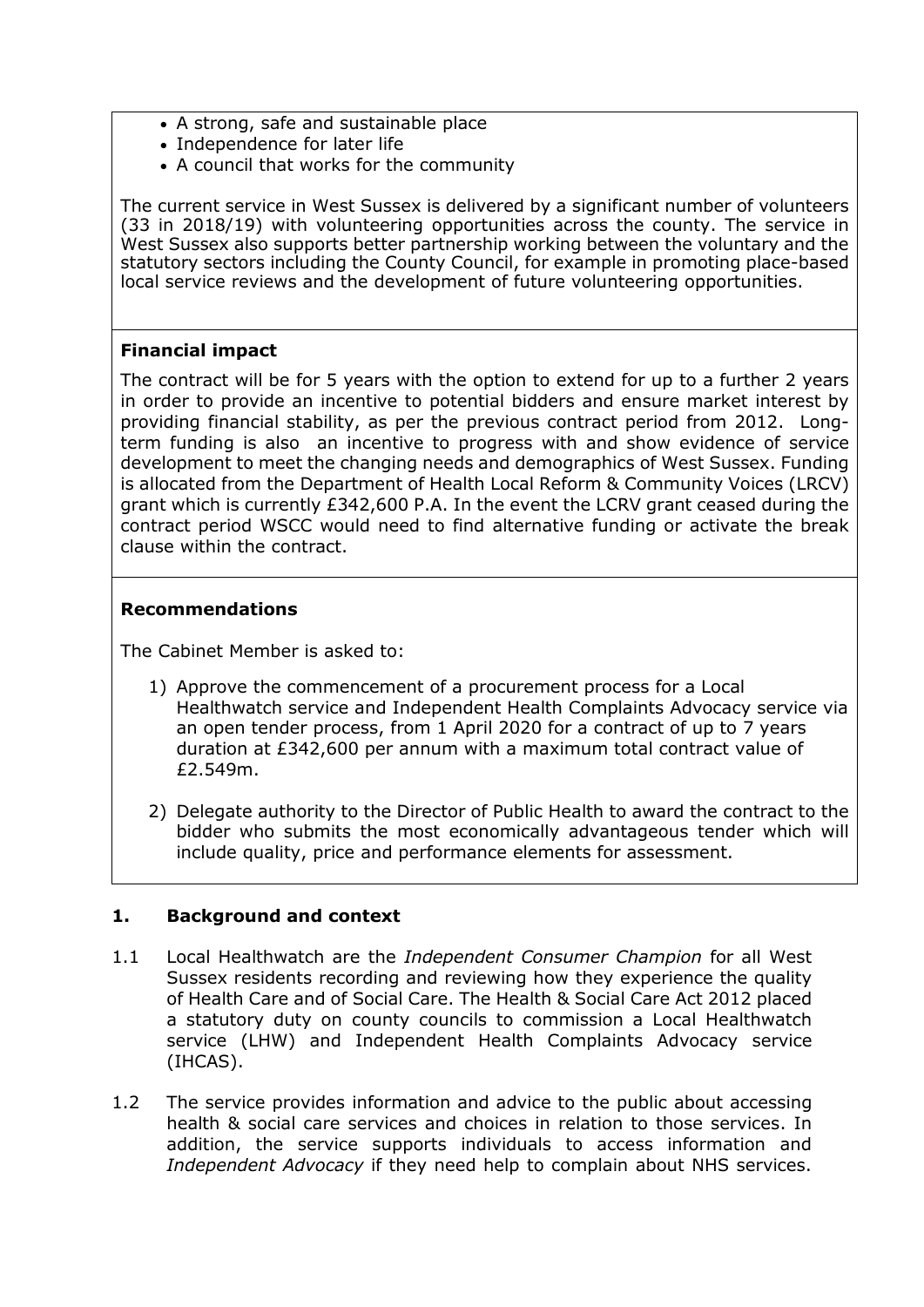Local Healthwatch and IHCAS operates across the whole of West Sussex and brings together peoples' views and experiences to improve health and social care via its publications, information sharing and statutory place on the Health & Wellbeing Board.

- 1.3 In April 2012 Public Health placed the original contract for this service with Healthwatch West Sussex, a Community Interest Company (CiC). The contract was awarded for an initial 3 year period with the option (which was taken up) for 4 further years at an initial annual value of £584,000. In November 2016 the contract was reduced to its current value of £342,600 per annum, a reduction in value of approximately 40%. Work undertaken by Healthwatch England (HWE) in 2017 noted that the contract was the lowest value per head of population in the country.
- 1.4 Overall service performance from 2016 onwards has been good. Further value will now be required as a result of a new service specification detailing additional community development and network building functions.
- 1.5 In early 2019 Public Health initiated work to commission a service from April 2020 which included some market testing. This indicated that a small but potentially significant market of providers did exist to provide a combined LHW & IHCAS service. In the summer of 2019 Surrey County Council also re-procured their LHW & IHCAS service which confirmed that the market assessment for these services was correct. Consequently the proposal for an open tender procurement was taken to Procurement Board in April & September 2019 and the approach agreed.
- 1.6 IHCAS is currently provided by the Healthwatch West Sussex provider and options were appraised in August 2019 around the commissioning of this function as a separate stand-alone service or alongside other specialist advocacy provision. These options were reviewed in and whilst some benefits were noted, it was considered disadvantageous to separate the two services out as different contracts. The separation of the services would be potentially confusing for IHCAS clients as the service has for some time been associated with the Healthwatch brand. In addition, a stand-alone Healthwatch service would be less appealing to some potential providers and could reduce market interest in the forthcoming procurement due to reduced financial viability
- 1.7 As an outcome of the market testing and procurement work undertaken to date, it is recommended that a new service contract be awarded via an open tender procurement for a period of 5 years with an option for up to a further two years subject to a review of service need and performance over this period. The specification for the contract has been updated based on stakeholder engagement, a review of current performance data and an assessment of needs with specific focus on current & future Health & Social care issues.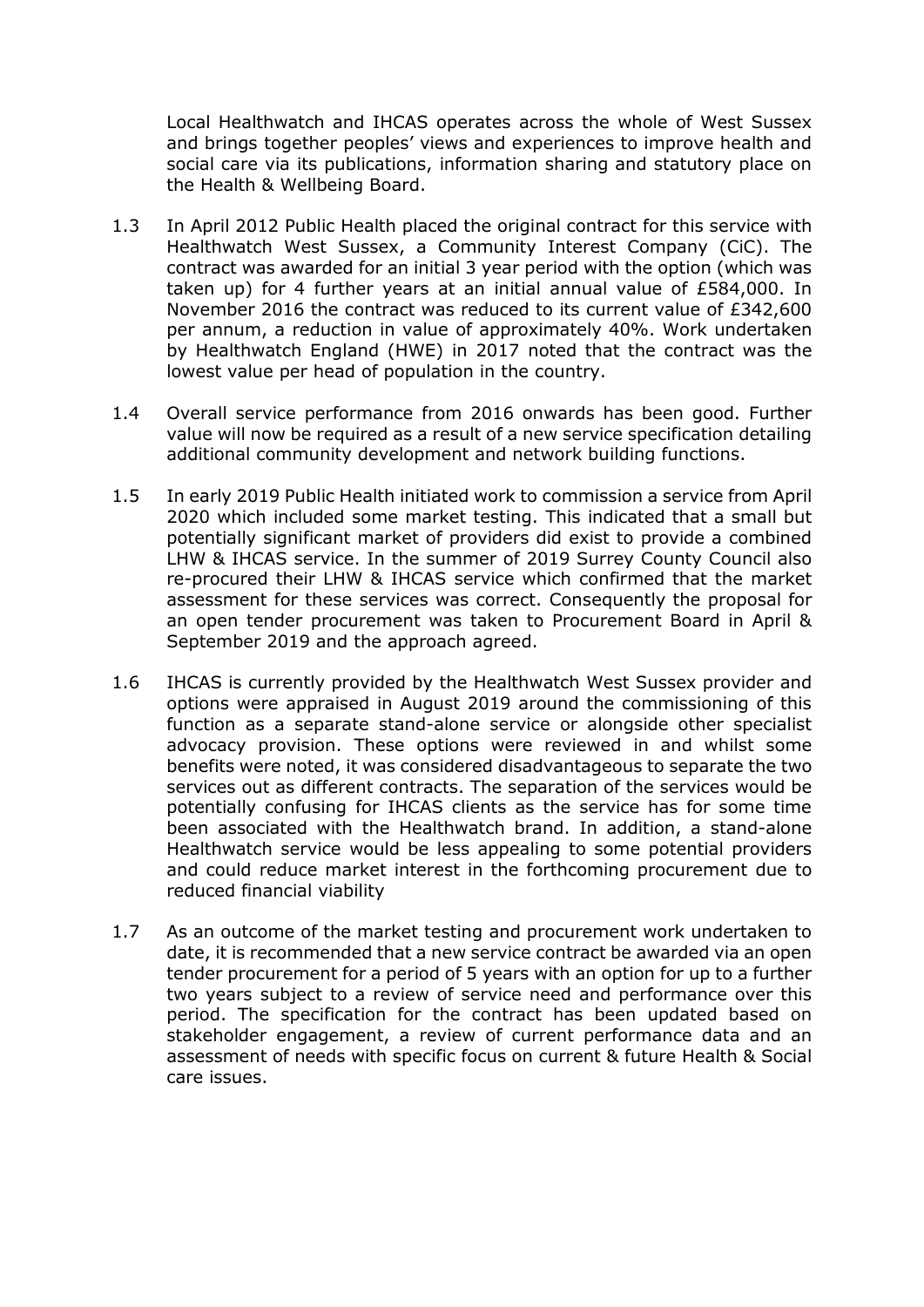# **2. Proposal details**

- 2.1 The procurement of a LHW and IHCAS service via an open tender process, from  $1<sup>st</sup>$  April 2020 for a period of 5 years with an option for up to an additional two years.
- 2.2 That the contract is let at the same price as the current contract with the option of an inflationary uplift for the agreed duration of the contract at the County Council's discretion and subject to funding availability. The contract is currently funded by the Local Reform and Community Voices (LRCV) grant from the Department of Health.
- 2.3 The maximum price tender will be set at £342,600 for Year 1 with value for money bids encouraged up to this amount and innovative delivery model sought through experience of service delivery in this field & innovation.

## **3. Consultation**

- 3.1 The proposed specification has been designed incorporating learning from local delivery of Healthwatch and IHCAS and sharing learning and practice from the commissioning of these functions in other local authority areas. The specification has been consulted on with a stakeholder group for the purposes of development, to endorse the principles of the specification and in order to support assurance around robustness and quality. Subsequently it has been tested with internal business partner areas (Finance, Legal, Procurement) to determine that it meets local requirements, is fit for purpose and supports social value.
- 3.2 The current provider undertakes regular surveys and additional evidence has been collected to allow for commissioning in 2020 through effective performance monitoring.

# **4. Financial (revenue and capital) and resource implications**

4.1. The contract will be let at a maximum of £342,600 for Year 1, with the option to apply an uplift in future years at the County Council's discretion and subject to the availability of funding.

|                                                    | Year 1<br>2020/21<br>Em | Year 2<br>2021/22<br>£m | Year 3<br>2022/23<br>Em | Year 4<br>2022/23<br>Em | Year 5<br>2022/23<br>£m |
|----------------------------------------------------|-------------------------|-------------------------|-------------------------|-------------------------|-------------------------|
| Local<br><b>Healthwatch</b><br>and IHCAS<br>budget | 0.343                   | 0.350                   | 0.357                   | 0.364                   | 0.371                   |
| Cost of<br>Proposal                                | 0.343                   | 0.350                   | 0.357                   | 0.364                   | 0.371                   |
| Remaining<br>budget                                | 0                       | 0                       | 0                       | 0                       | 0                       |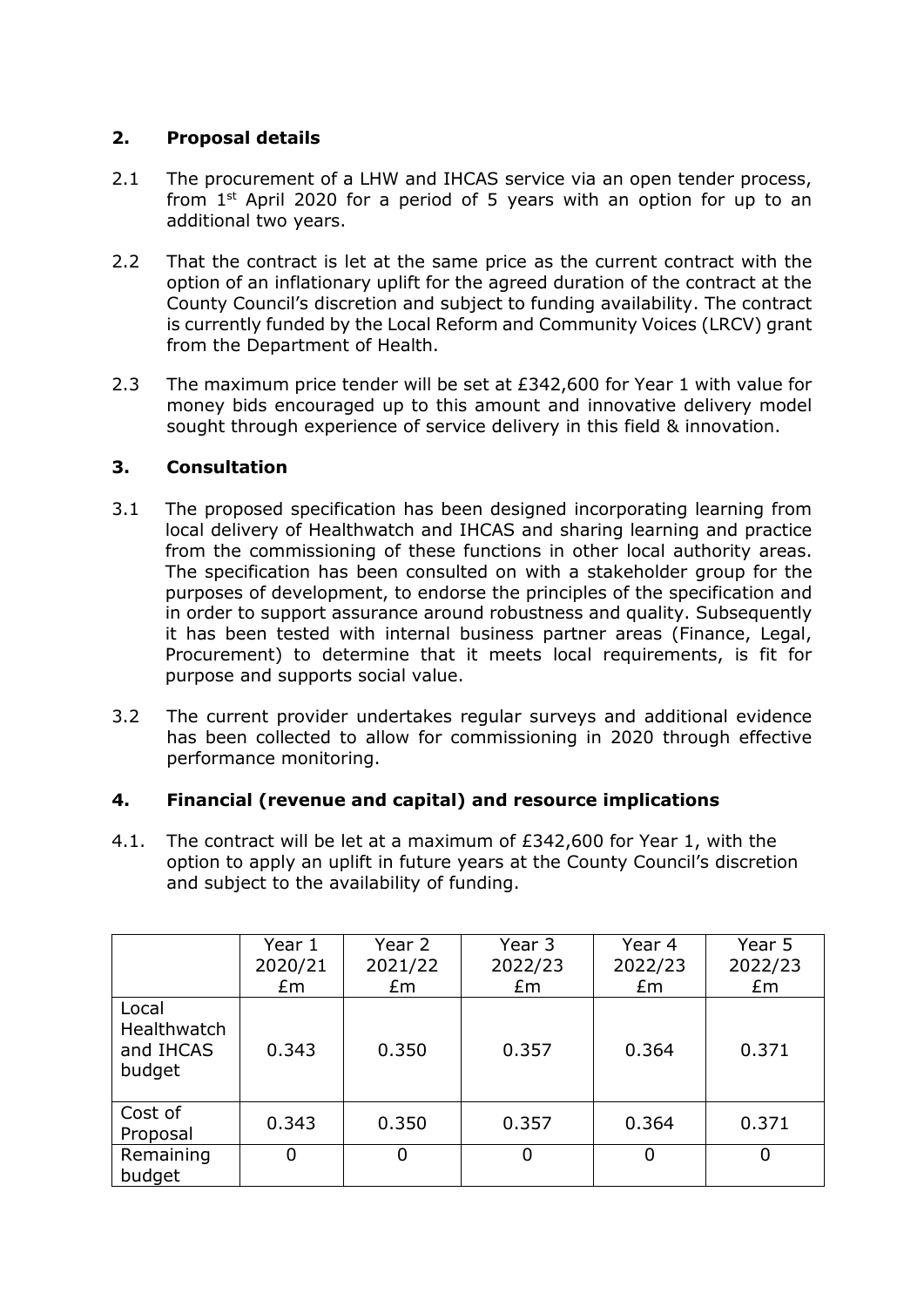### **5. Legal implications**

- 5.1 The County Council has a statutory obligation to commission LHW and IHCAS in accordance with the Health & Social Care Act 2012. These services also contribute to the Council's general duty to provide information and advice services and prevent escalation to long term care services in accordance with the Care Act 2012.
- 5.2 Under Part 3 of the Council Constitution (the Responsibility for Functions) functions in relation to Public Health have been delegated to the Director of Public Health.
- 5.3 The value of this procurement is considered a Key Decision as it will result in the Council incurring expenditure which is significant as decided by the Council. In accordance with the Council's constitution, this is expenditure over £500,000. It will also be significant in terms of its effects on communities living or working in an area comprising two or more wards or electoral divisions in West Sussex. The award of the contract will also require a Key Decision which must be published in the Council's Forward Plan at least 28 days before it is made and will be subject to a 7 working day call-in period after it has been made.
- 5.4 The Council is a Contracting Authority as defined in the Public Contract Regulations 2015 ("PCR") and as such is governed by those regulations. The value of the proposed contract for the purpose of the regulations will be £2.549.
- 5.5 The value of the proposed contract is therefore above the relevant EU Threshold as referred to in the PCR of £615,278 for Social and other specific services ("Light Touch Servicers"). As such the Council will competitively tender these services in accordance with the procedures set out in the PCR.
- 5.6 The Transfer of Undertakings (Protection of Employment) Regulations 2006 ("TUPE") is likely to apply on the commencement of the new contract should there be a change of service provider. This will not result in staff transferring to or from the Council. The Council has adequate contractual provisions in place in the existing contract to facilitate the transfer of relevant information between old and new provider above and beyond the statutory provisions which should ensure a smooth transfer of service.

### **6. Risk assessment implications and mitigations**

- 6.1 There are a number of risks associated with this decision that have been identified and taken into consideration, as follows:
	- a. **Lack of bids:** It is highly likely a low number of bids will be received. Officers will continue to engage with suppliers and publicise the opportunity as widely as possible, in an attempt to encourage bids. The tender documents will be designed to ensure they are accessible by smaller CICs, whilst ensuring they are appropriately robust.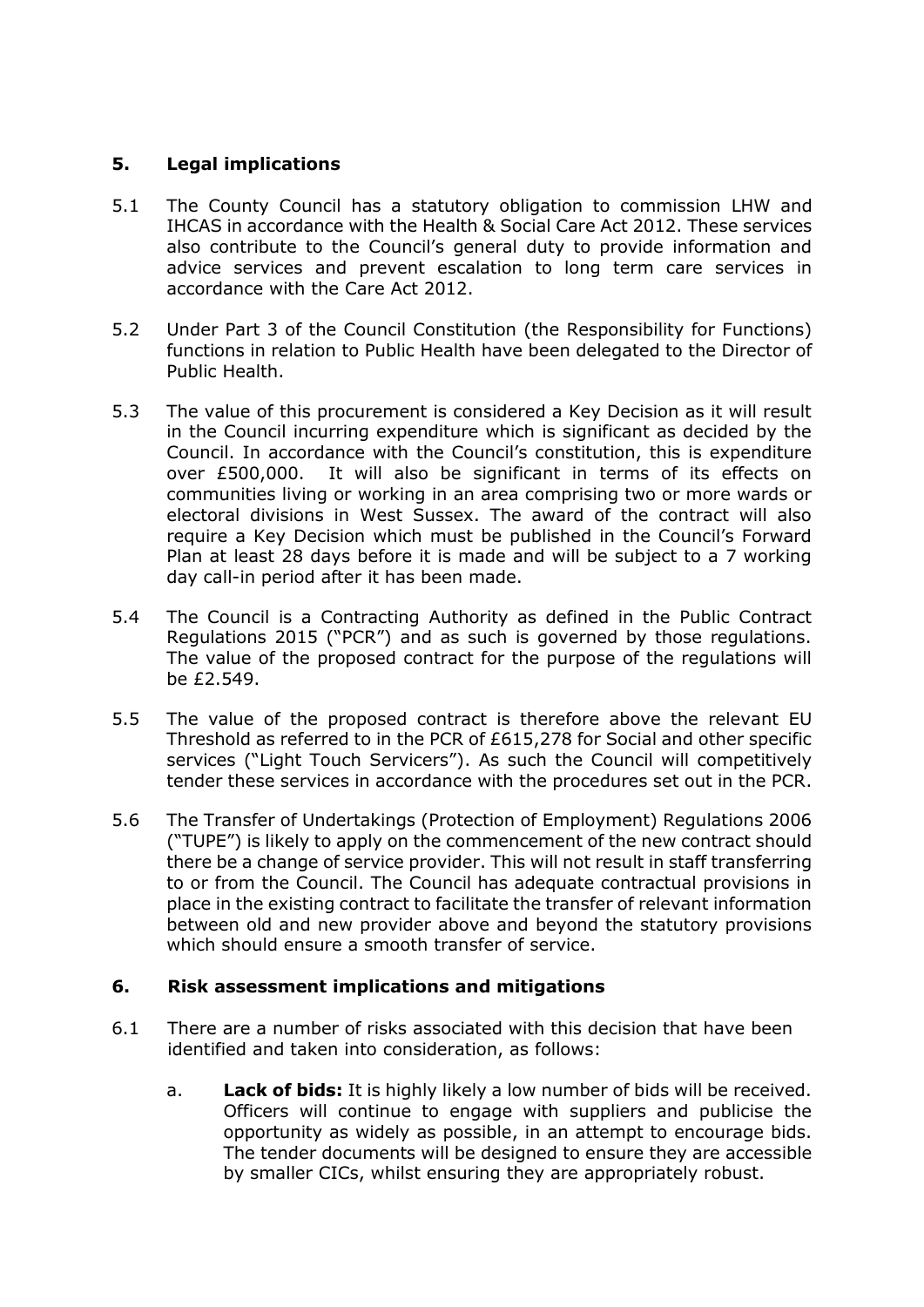- b. **Payment in arrears:** By moving the payment terms to 30 days in arrears, the successful provider will need suitable cash flow for implementing the service and delivery in the first months. This risk is considered to be reasonably low, as the successful provider may be currently operating an existing Healthwatch service in other local authorities.
- c. **Mobilisation and delivery of a seamless service:** The aim of LHW is to be an integral part of the Health and Social Care system in West Sussex. This takes time to establish and the proposed two month mobilisation period may be challenging for a new provider. This risk will be mitigated by scrutinising and evaluating mobilisation proposals as part of the tender and ensuring commissioners work closely with the successful supplier once the contract has been awarded.
- d. **Existing staff:** There are existing staff that will likely be eligible for TUPE, providing an opportunity for an initial staffing pool. Existing terms for incumbent staff are not considered to be unattractive for any prospective bidders.

## **7. Other options considered** (and reasons for not proposing)

7.1 During the course of 2019 Public Health as commissioning lead and procurement, legal and finance project leads considered the potential for combining the IHCAS commissioning element within the wider advocacy commissioning that is being undertaken by the County Council. These options were appraised jointly with advocacy commissioning leads. While there were some possible advantages to this approach the separation of the LHW and IHCAS services was seen to be detrimental to public awareness of the IHCAS and service delivery and a limitation on financial viability. Therefore a decision was made to retain a combined service specification for both services as per the previous contract period.

# **8. Equality and human rights assessment**

8.1 There is no adverse impact on people with protected characteristics covered by the Equality Act 2010. The service is universal in nature and therefore available and accessible by the whole population of West Sussex. Given its key role we would want LHW to address equity of access and health and care equalities as a priority and within a strategic process to determine priorities in the local health and care system.

### **9. Social value and sustainability assessment**

- 9.1 The social value outcomes proposed in the aims of the service support the ambitions of the West Sussex Plan through:
	- Ensuring more opportunities for disadvantaged people and promoting local skills and employment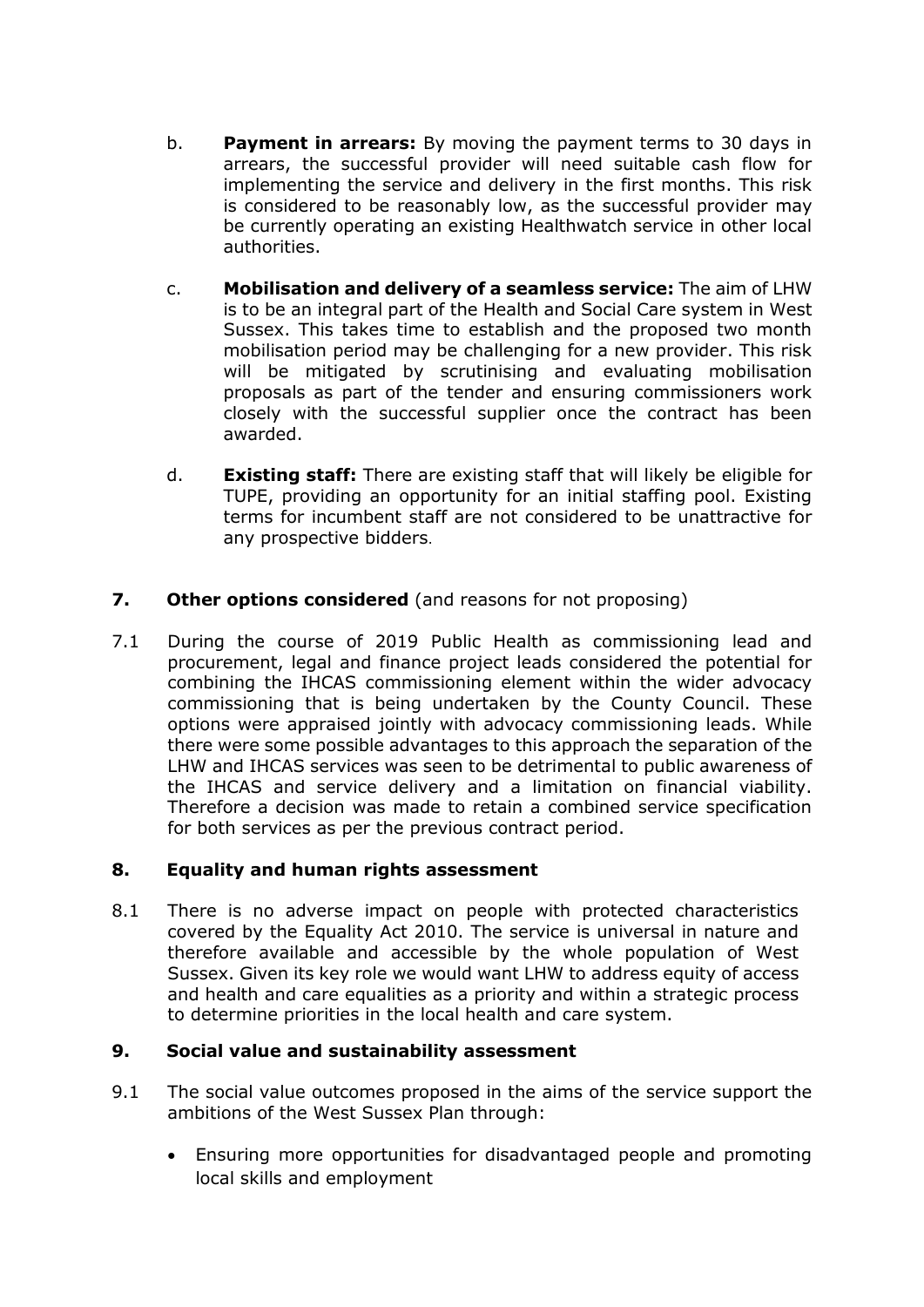- Helping people live a healthy family, home and work life
- Utilising volunteering opportunities and local partnerships with the VCS to provide a sustainable and thriving business and strengthen social and community capital
- Supporting a strong community to be involved in local health & social care provision
- Empowering residents to take responsibility for their choices to improve their lives, health and wellbeing
- 9.2 The service will deliver value for money as the *Independent Consumer Champion* for all West Sussex residents, recording and reviewing how they experience the quality of Health Care and of Social Care. In addition, the service supports individuals to access information and *Independent Advocacy* if they need help to complain about NHS services. The combined services prevents escalation to crisis, generates wider social and economic benefits amongst other local services by reducing demand and helps resolve complex issues before there is a need to access intensive support services.
- 9.3 The service will operate multiple access points to increase sustainability and reduce the impact on the environment by operating in local areas and offering a telephone, email and online chat service. It will consider the impact of transport in the provision of the service by utilising assets in local communities, ensuring that travel is kept to a minimum and the carbon footprint of the service is low.
- 9.4 This service will generate added social value by utilising an effective and diverse volunteer workforce to achieve its aims, reflective of the local community and the individuals using the service. The recruitment, training, support and retention of volunteers and the building of skills for employment will form part of its core business ethos. The volunteer base will have equal opportunities in all areas of the service, including job opportunities and professional skills development.
- 9.5 The service will also promote a positive infrastructure for volunteering within West Sussex. The service will be a centre of excellence for recruitment, training, deployment and retention of volunteers in the delivery of triage and general advice services. This includes recruiting volunteers that can accommodate the diversity of needs in West Sussex to broaden the accessibility of the service.
- 9.6 The service will take an active role in local and county partnerships in order to fulfil their role as an influencer and maximise social value. It will develop effective links with other public and voluntary sector services and work with all relevant partners to enable clear pathways.
- 9.7 It is also expected that where the service is asked to support funding partners in the delivery of a targeted service in a particular area or tackling a specific issue (e.g. public health campaigns) that it will respond positively within its resources and remit. Work will be carried out at a local level and